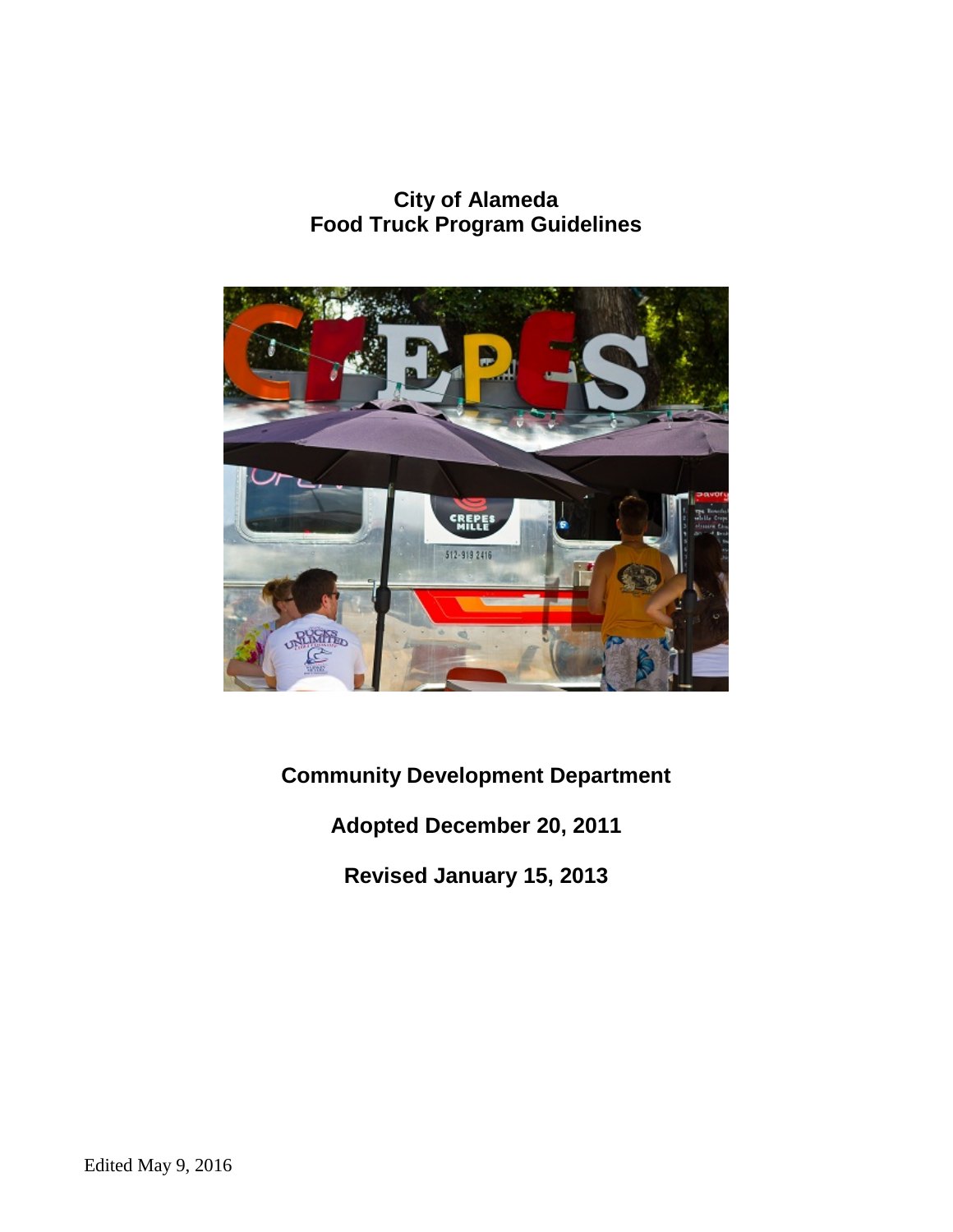## **City of Alameda Food Truck Program Guidelines**

#### **Introduction**

City of Alameda has changed the Alameda Municipal Code (AMC) and created the Food Truck Program Guidelines in order to help the City revitalize vacant and blighted private properties in commercial areas, encourage new business creation and expansion, and address the lack of food establishments in certain areas of the City, such as Alameda Point and Harbor Bay Business Park. Providing on-the-spot amenities may also compliment and stimulate other economic development initiatives. Food trucks are regulated in the City of Alameda under Section 22-8 of the AMC.

## **A. Special Event Permit, Conditional Use Permit, Encroachment Permit**

The AMC changes allow food trucks in the City pursuant to a permitting process and consistent with State law. The Program Guidelines outlined in this document describe in detail how that process will be implemented. In addition to appropriate licenses (e.g., Alameda business license, County health permit), a food truck operator or organizer will need to obtain one of three permits to operate a food truck in the City, depending on the location and duration of the proposed use. The following describes this three-prong permitting process:

- A Special Event Permit (SEP) is for one-time events or up to three individual events (such as street festivals occurring on consecutive days) on private property or in the public Right-of-Way;
- A Conditional Use Permit (CUP) is for permanent or recurring food truck uses on private property (permitted only at the following locations in the city per *AMC Section 22-8.1*: Alameda Point, College of Alameda, South Shore Shopping Center, and the Marina Village and Harbor Bay business parks); or
- An Encroachment Permit (EP) is for permanent or recurring food truck uses in the public Right-of-Way.

While the changes to the AMC allow food trucks to operate at Special Events, staff is not recommending any modifications to the Special Event Permit inter-departmental review and approval process. This document provides guidelines for the CUP and EP process. An EP for any activities and/or access occurring in the public Right-of-Way will be approved by the Public Works Director.

No notice or hearing is required for a SEP or EP. The CUP requires public notice and hearing before the Zoning Administrator. A denial of the CUP permit application or revocation of a permit may be appealed to the Planning Board.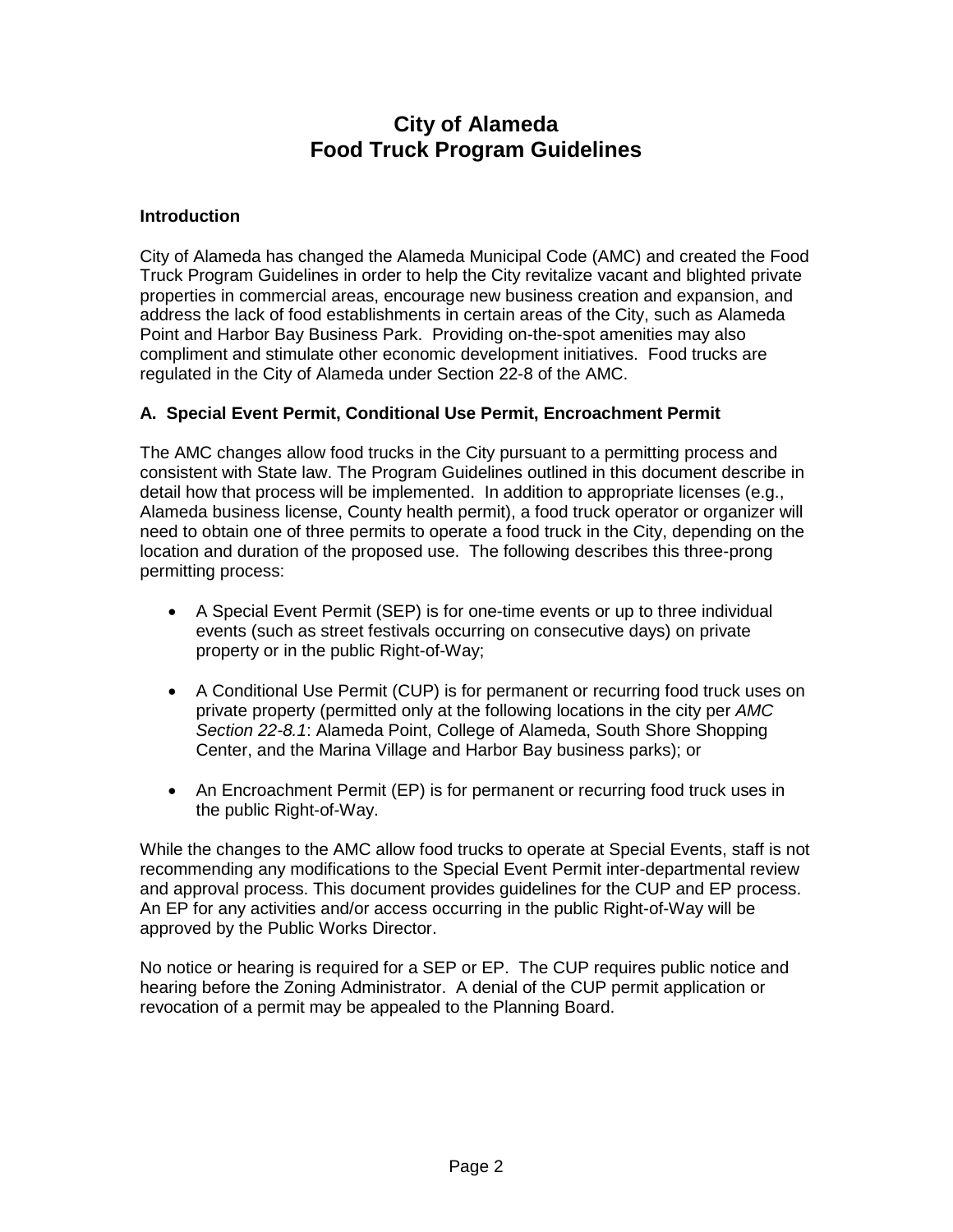### **B. Standard Conditions for Conditional Use Permit and Encroachment Permit for Food Trucks**

The Conditional Use Permit and Encroachment Permit applications for food truck uses will include the following information: a description of the food to be sold; the location at which the vendor(s) intends to operate; hours of operation; and description of the vehicle(s) with photos, if available.

While each application will be evaluated based on its specific circumstances and specific conditions of approval may be required, food truck CUP and EP standard conditions and restrictions will include:

- 1) Location and hours of operation
	- Applicant may only conduct business between the hours of 6:00 a.m. and midnight.
	- Applicant will operate exclusively from the location and for the time periods designated on the permit.
	- Applicant may not conduct business within one block of any public or private elementary or middle school grounds on days that the school is open between the hours of 7:00 a.m. and 5:00 p.m.
- 2) Amplified sound.
	- Generally, amplified sound is not allowed, except pursuant to a special permit issued by the Community Development Department.
	- The Applicant must be compliant with the City's noise ordinances.
- 3) Lighting.
	- Adequate lighting will be provided to ensure customer safety.
	- Lighting will be directed downwards and away from public streets and adjacent properties.
- 4) Packaging and solid waste.
	- Applicant must ensure that no pollutants, including food waste/grease, liquid wastes, garbage/debris, and other materials are discharged to the City's storm drain system (including gutters, curbs, and storm drains).
	- Applicant will be required to pick up, remove, and dispose of all garbage, refuse or litter consisting of foodstuffs, wrappers, and/or materials dispensed from the vending vehicle and any residue deposited on the street from the operation thereof, and otherwise maintain in a clean and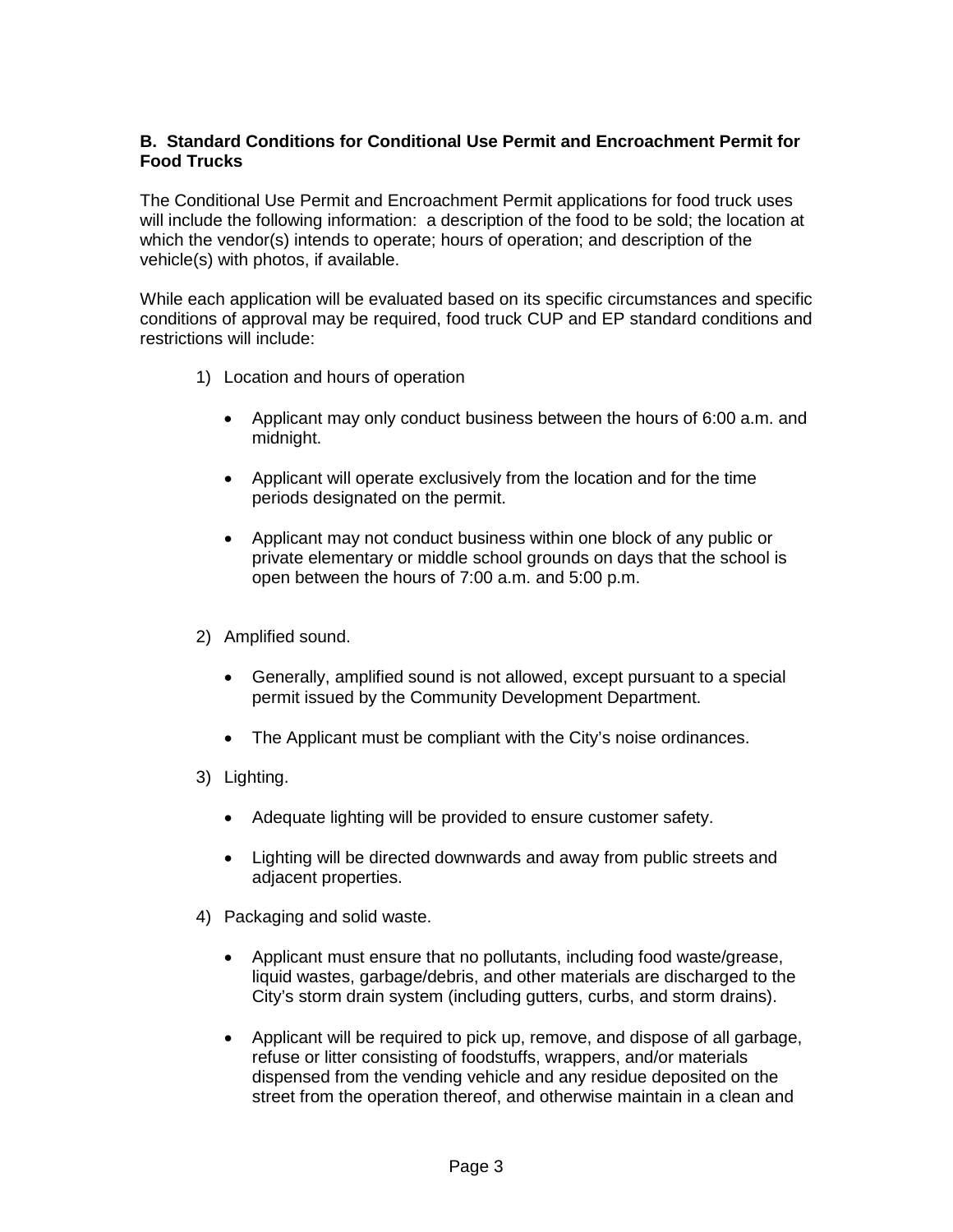debris-free condition the entire area within a 25-foot radius of the location where mobile food vending is occurring.

- Applicant will use best management practices and dry methods of cleaning to prevent accumulation or discharge of any materials to the City's storm drain system (including gutters, curbs, and storm drains).
- Applicant shall ensure that any wash water from surface cleaning activities shall be collected and discharged to the sanitary sewer system and shall implement surface cleaning best management practices described in the Bay Area Stormwater Management Agencies Association (BASMAA) "Pollution From Surface Cleaning" guidance document.
- Applicant shall provide sufficient garbage, recycling and organic collection receptacles during its operation. All receptacles shall be removed prior to leaving the site. Use of City waste receptacles is prohibited.
- Applicant shall not provide prepared food to customers in disposable food service ware that uses polystyrene foam.
- 5) Allowable days.
	- There may be particular days or special events during which food trucks are prohibited to operate.
	- Applications must be for specific days of the week.
- 6) Proof of permits and fees.
	- Applicant must obtain a City Business License, based on the same classification as restaurants.
	- Applicant must provide proof of insurance and valid CA driver's license.
	- Applicant must provide proof of a valid health permit from the County enforcement agency.
	- Applicant is required to obtain a hazardous materials permit when quantities of liquid propane gas are equal to or exceed ten (10) gallons.
- 7) Site requirements for off-street locations.
	- Application must specify and be limited to a specific address at which vending of food will occur.
	- Applicant must be stationary for a minimum of two (2) hours. No trolling allowed.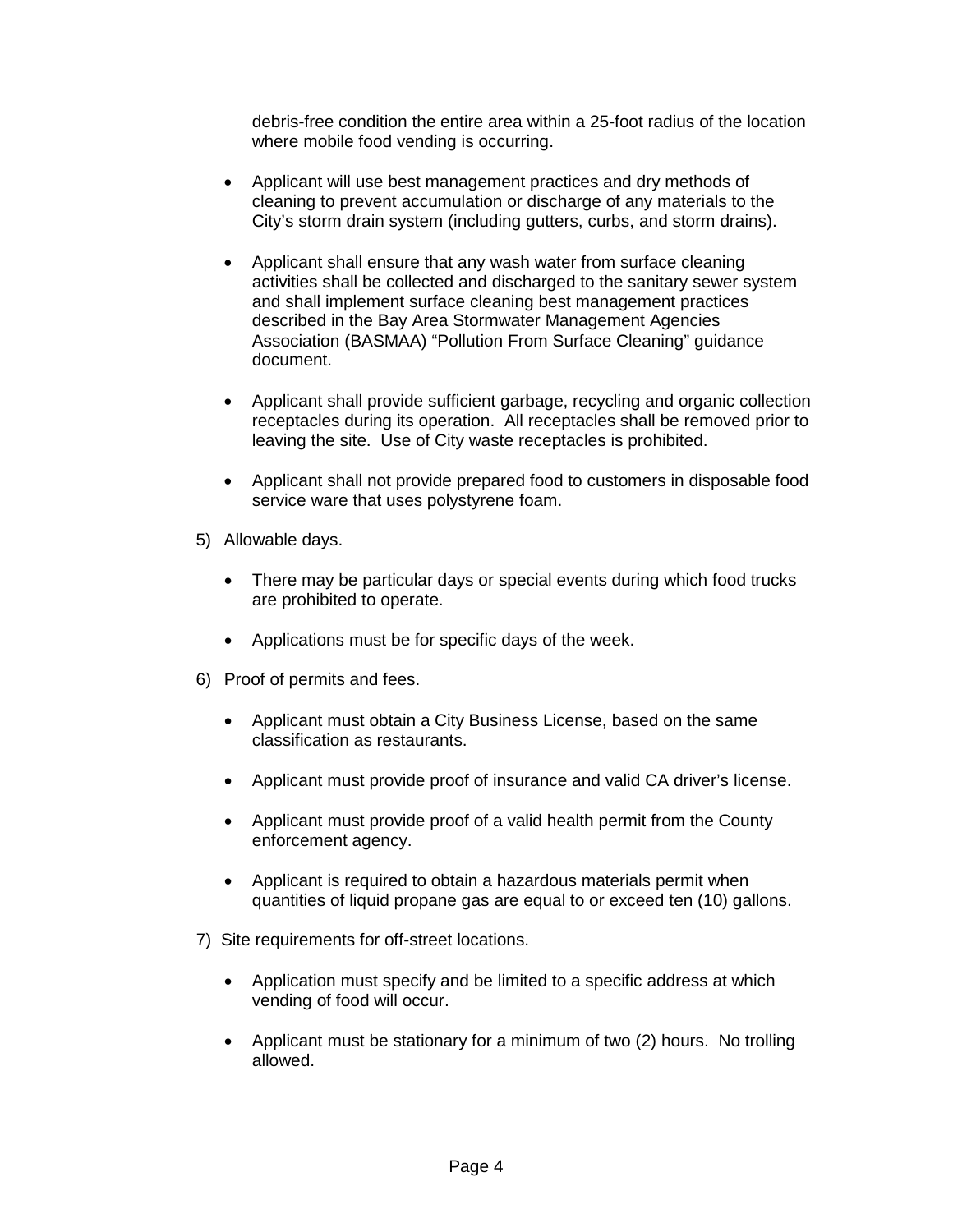- Applicants will be required to provide proof of agreement from the property owner.
- The City will consider site-specific conditions in the granting of a permit for off-street food truck vending, which may include the following: number of trucks and patron capacity, signage, noise, parking, provision of bike parking and other amenities where appropriate, lighting, security, and frequency of the event.
- 8) Site requirements for on-street location.
	- If a Certified Farmers Market, certificate holder or event organizer is responsible for obtaining a business license and one permit for all food vendors, the application will identify the number and types of vendors operating within the market.
	- Applicant may only conduct business from a licensed vehicle or licensed trailer on a public street while parked in a legal parking space.
	- Applicant will at all times operate in compliance with the California Vehicle Code, the AMC, and with all posted parking, stopping, and standing restrictions.
	- Applicant will not encroach on a public sidewalk or curb with any part of a vehicle, wagon, trailer or truck or any other equipment related to the operation of the business. This restriction may be modified for on-street locations at Alameda Point, on a case-by-case basis, if the Public Works Department determines the proposed sidewalk and/or curb restrictions are acceptable.
	- Applicant may only conduct business on a street with a curb-to-curb width no less than 32-feet.
	- Applicant may only conduct business at least 50 feet from a crosswalk and at least 25 feet from a driveway.
	- Applicant may only conduct business when parked next to an unobstructed sidewalk of five feet or more in width.
- 9) Condition and appearance of site.
	- City will have the discretion to require tables, chairs, or other site furniture if sufficient space is available to accommodate diners and pedestrian access.
	- No portable A-frame signs will be permitted on the site.